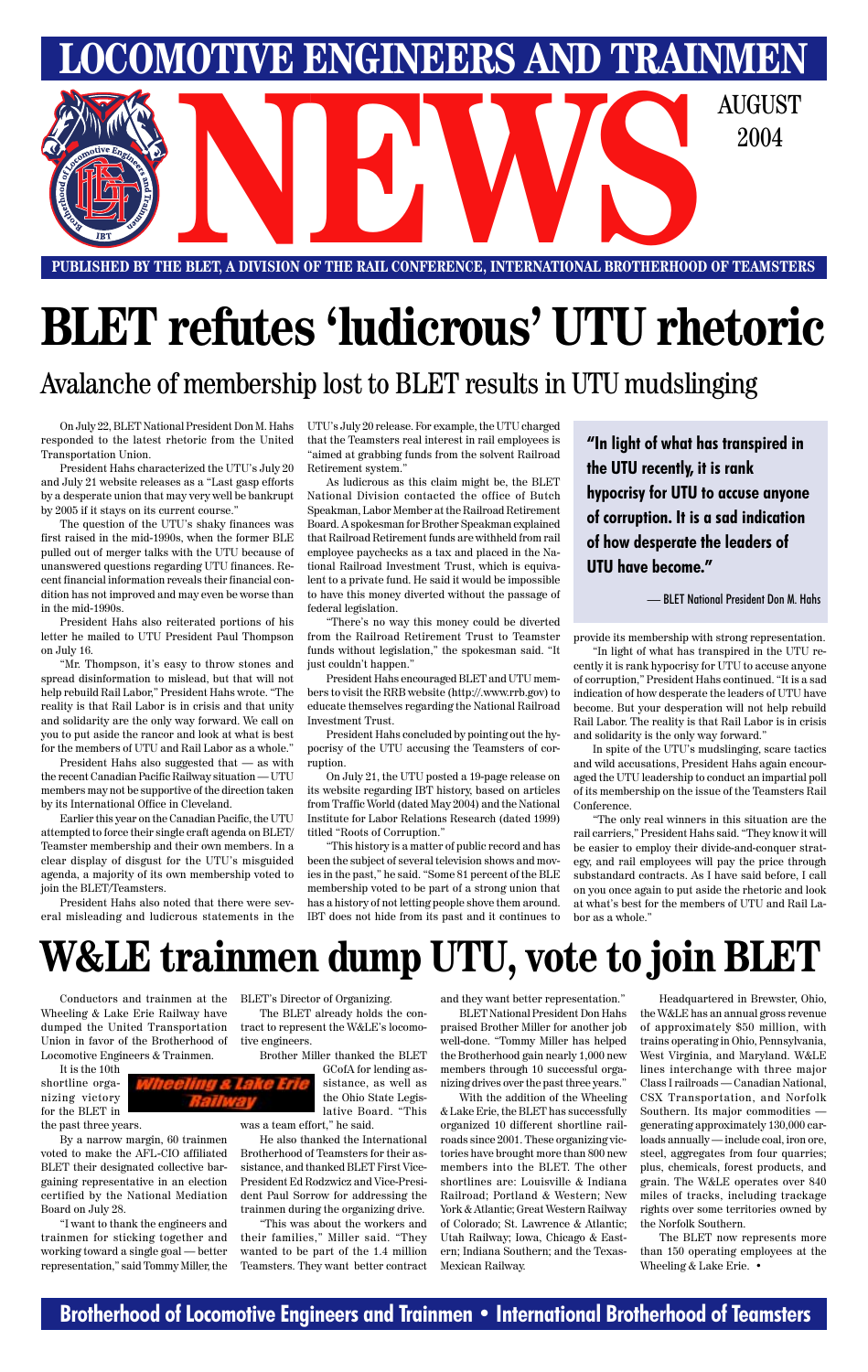As this issue of the Locomotive Engineers and Trainmen News goes to press, a total of 61 communities — 42 cities and 19 counties — have passed remote control safety resolutions.

All resolutions call upon the Federal Railroad Administration to enact enforceable federal regulations — as opposed to the current recommended guidelines — to govern the operation of remote control trains.

Currently, the operation of remote control trains in the United States is unregulated by the federal government. To date, the FRA has only issued recommended guidelines for remote control train operations, which are not enforceable in a court of law. Major railroad companies often ignore the FRA's recommended guidelines in the day-to-day operation of remote control trains, placing corporate greed above safety.

Most recently, five communities — Champaign County, Ill.; Beaver County, Utah; the city of Milford, Utah; Erie County, N.Y.; and El Paso County, Texas — have passed safety resolutions since the issue was last reported on by the Locomotive Engineers and Trainmen News.

#### **Champaign County, Ill.**

ing them aware of the potential hazards associated with remote control technology."

BLET Illinois State Legislative Board Chairman C.E. "Ed" Way thanked the members of BLET Division 602 for their hard work in securing a remote control safety resolution in Champaign County, Ill. Those he thanked included: Division 602 Local Chairman Art Rapp, Division 602 Legislative Representative Tony Belscamper and Division 602 President Tom McKinley. He also acknowledged Patricia Avery, Chair of the Champaign County Board; Mark Sheldon, County Clerk; and Steve Becket, County Attorney.

#### **Beaver County, Utah**

On June 7, Beaver County, Utah, voiced opposition to the unregulated use of remote control locomotives in their community.

The County Commissioners, who represent the area around Milford, Utah, unanimously passed the safety resolution because they believe that "it is not in the best interest of our citizens to see this technology implemented without thorough and comprehensive regulations."

BLET Utah State Legislative Board First Vice Chairman Jeff Worthington acknowledged BLET Division 681 (Milford, Utah) President Scott Cook for his "efforts and hard work in getting this information out to the Beaver County Commission and mak-

#### **Milford, Utah**

The City Council of Milford, Utah, passed a resolution in opposition to remote control locomotives on June 1.

The resolution, which passed unanimously, asks the Federal Railroad Administration to develop enforceable regulations governing the use of remote control technology.

BLET Utah State Legislative Board First Vice-Chairman Jeff Worthington thanked Scott Cook, President of Division 681 (Milford, Utah), for his "perseverance in bringing the remote control issue to light to the population and general public of Milford Utah."

#### **Erie County, N.Y.**

Officials in Erie County, N.Y., unanimously passed a resolution in opposition of remote control locomotives on July 15.

The effort to pass the resolution was spearheaded by members of BLET Division 421 (Buffalo, N.Y.). Brother Jim Louis, Local Chairman of Division 421, thanked everyone who helped with the resolution.

#### **El Paso County, Texas**

On July 19, El Paso County, Texas, adopted a remote control safety resolution.

El Paso County officials adopted the resolution unanimously, requesting that the Federal Railroad Administration "develop comprehensive regulations for the use of remote controlled locomotives, and that those regulations ensure the highest level of skill and qualification of persons operating remote controlled locomotives."

Larry Schneider, Legislative Representative of BLET Division 192 (El Paso), spent a great deal of time and effort to make sure the resolution was adopted.

He thanked El Paso County Commissioner Betti Flores (Precinct 2) for sponsoring the resolution and placing it on the County's agenda.

He also thanked the following BLET Brothers and Sisters for their support and assistance: Terry Briggs, Chairman of the BLET Texas State Legislative Board; Diane Ellis Executive Assistant; and Herb Yambra, Second Vice-Chairman of the Texas State Legislative Board.

He also thanked Tim Smith, Chairman of the BLET California State Legislative Board, "for his assistance and encouragement, pinch hitting for Terry while he was on vacation."

He recognized Becky Schneider, Grand International Auxiliary (GIA) First Vice-President/National

Legislative Representative, for her editing and power point skills, and her "unwavering, continuous sup-

### Evansville, Tenn.



A remote control unit ran into a train and derailed eight cars in Evansville, Tenn., on January 26, 2004. At the time these pictures were taken, this was the second remote control accident at this spot in the past six months. According to BLET reports, the remote control operators in this area are not in a zone and they do not ride the leading unit. "They see there is no train in front of them and take off," the source said.



port and encouragement."

He also thanked Joe Grizich of BLET Division 192 for his computer expertise and hours of hard work putting together the "El Paso Power Point Presentation."

The following members were also recognized for their input and support: Richard Myers, Legislative Representative of Division 264; Joseph Martinez, Vice-President of Division 264; Rosemary Martinez, GIA El Paso Auxiliary 591; George Gomez, Local Chairman of Division 264; and Terry Murphy, a member of the Division192 Remote Control Committee.

"This would not have been possible without the help that each of these brothers and sisters contributed," Brother Schneider said. "I am in their debt."

More information regarding remote control trains and downloadable copies of the resolutions mentioned in this article are available on the BLET

website at: http://www.ble-t.org/remotecontrol •

# **Remote control safety push continues**

### 61 different communities across United States now have remote control safety resolutions

The BLET Education & Training Department is seeking participants for an advanced Local Chairman Workshop scheduled for Oct. 31-Nov. 5.

The workshop will take place at the National Labor College on the campus of the George Meany Center in Silver Spring, Md.

The advanced workshop will start the evening of Sunday, October 31, and will run all day Monday through Friday, concluding with a banquet on Friday night, November 5.

This workshop is one day longer than the regular Local Chairman's workshop and will go into greater detail on writing, claims handling, and investigations. Among other assignments, the students will be given a topic to research and report back to the class; there will be a session on Duty of Fair Representation (DFR); the Railway Labor Act (RLA); and several appeal letters will have to be written on cases passed out in class. Again, a highlight of the workshop is when attendees participate in a simulated disciplinary hearing.

To attend this workshop you must be a current Local Chairman and have completed the first Local Chairman's workshop. Local Chairmen who are interested in registering for the workshop may do so online at http://www.ble-t.org/lcadvance.

Upon successful completion of the course, everyone will qualify for an \$86 per day stipend from the North American Railway Foundation. The stipends will be paid directly to the Secretary-Treasurer of the respective divisions.

The BLET Education & Training Department presents these workshops in conjunction with the staff of the George Meany Center. Workshops instructors will include: BLET National Secretary-Treasurer William C. Walpert; BLET Vice-President Richard K. Radek; Assistant Director of the BLET Arbitration Department Marcus Ruef; and Special Representative, Coordinator of Education & Training Ken Kroeger.

The BLET pays the costs of books, equipment, tuition and a Friday evening graduation banquet. BLET members who attend are responsible for their transportation cost along with the cost of room and board. Registration for the Advanced Local Chairman workshop is on a first come, first served basis with class size limited to the first 20 who register through the BLET website. For more information, please contact Ken Kroeger, Coordinator of the BLET Education & Training Dept., at (216) 272-0986 or kroeger@ble-t.org. •

## BLET to conduct advanced Local Chairman Workshop in Oct.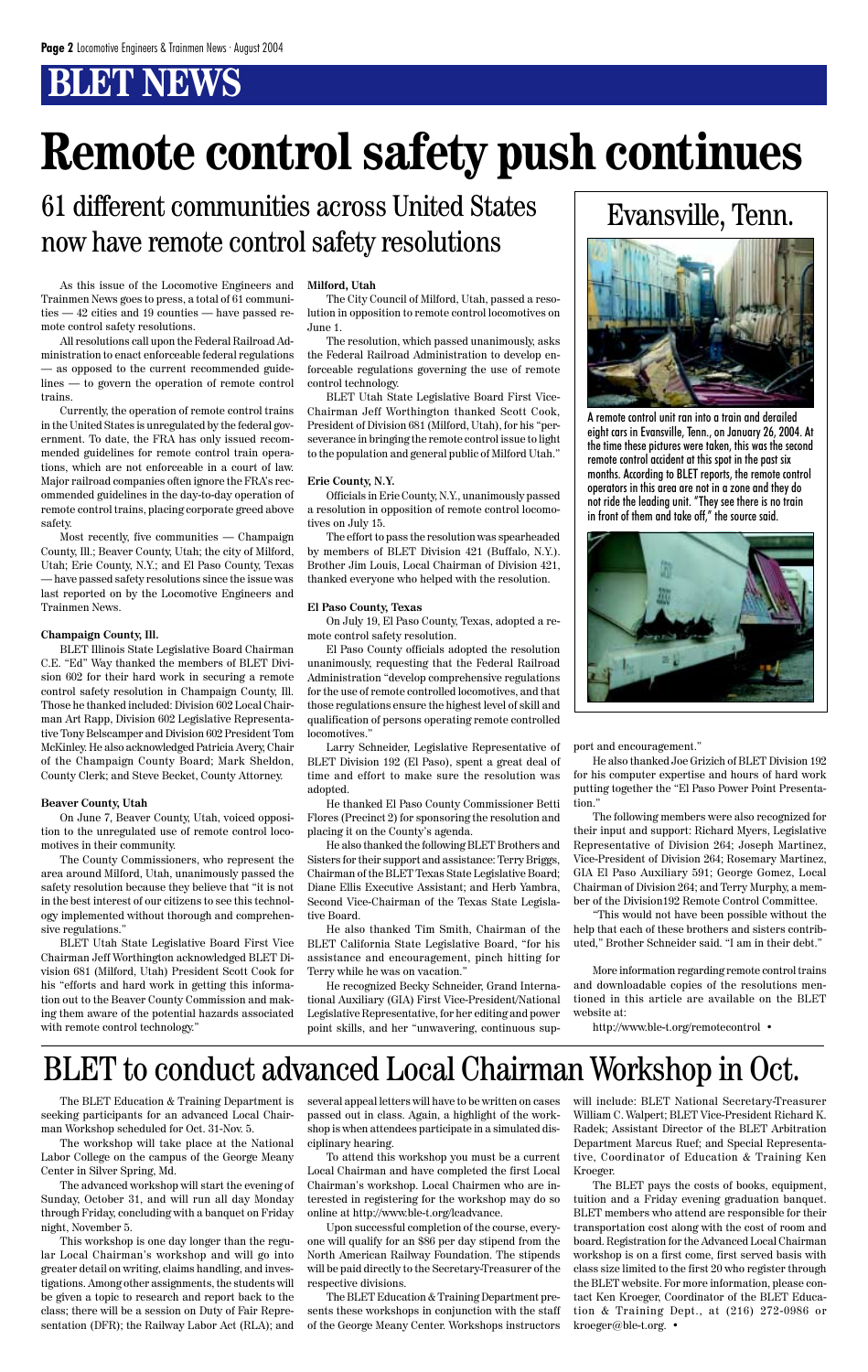# **2004 SECOND QUA**

### Burlington Northern Santa Fe Canadian National Railway



### Union Pacific Corp.

aaaaaaaaaaaaaaaaaaaaaaaaaaaaaaaaaaaaaaaaaaaaaaaaaaaaaaaaaaaaaaaaaaaaaaaaaaaaaaaaaaaaaaa

aaaaaaaaaaaaaaaaaaaaaaaaaaaaaaaaaaaaaaaaaaaaaaaaaaaaaaaaaaaaaaaaaaaaaaaaaaaaaaaaaaaaaaa

aaaaaaaaaaaaaaaaaaaaaaaaaaaaaaaaaaaaaaaaaaaaaaaaaaaaaaaaaaaaaaaaaa aaaaaaaaaaaaaaaaaaaaa aaaaaaaaaaaaaaaaaaaaaaaaaaaaaaa aaaaaaaaaaaaaaaaaaaaa aaaaaaaaa aaaaaaaaaaaaaaaa aaaaaaaaaaaaaaaaaa Burlington Northern Santa Fe Corp. said profit rose nearly 25 percent in the April-June period on record shipments and higher prices. BNSF earned \$249 million in the quarter, or 67 cents per share, compared to \$200 million, or 54 cents per share, a year earlier. Revenue rose to \$2.69 billion from \$2.29 billion a year earlier, topping analysts'. forecast of \$2.61 billion in sales. Chairman and chief executive Matthew K. Rose told the Associated Press that the company was helped by record volumes and a 2 percent increase in average rates charged to shippers.

Operating costs, however, jumped 16 percent, to \$2.18 billion. The company said the increase was due to a 13 percent rise in gross ton-miles, higher fuel prices, and \$30 million on environmental improvements at two facilities.

For the first six months of the year, the company earned \$442 million, or \$1.18 per share, compared to \$387 million, or \$1.04 per share, a year ago. Rev-cent to 65.5 per cent. The operating ratio measures the percentage of revenues it enue increased to \$5.18 billion from \$4.53 billion.

BNSF's operating ratio decreased to 80.7% compared with 81.8% for the same prior year period. •



E. Hunter Harrison called Canadian National Railway's second quarter "a knockout quarter," setting records or near-records in revenues, operating ratio and free cash flow. "It set records in almost any of the metrics you'd care to measure," said the

president and CEO of the railway in a Montreal Gazette article. "It exceeded even my expectations."

CN record profits of \$326 million for the three months ended June 30, or diluted earnings of \$1.13 per share, up, respectively, 34 per cent and 35 per cent over last year. Revenues grew to \$1.67 billion from \$1.46 billion. The \$587 million in free cash flow, another record, far exceeded the \$350 million for the period last year. Operating income also jumped 32 per cent, to \$575 million.

But the piece de resistance was the operating ratio, which dropped 4.6 per takes to operate and maintain a railway — the lower the figure, the better.

Analysts said CN's practice of "precision scheduling" is what makes it "best in class." •

### Canadian Pacific Railway CSX Transportation



Canadian Pacific Railway said **CANADIAN** strong growth in five of its seven business lines in the second quarter of 2004 pushed revenue past the \$1-billion mark. The revenue increase helped drive net income up

146 per cent to \$84 million in the quarter ended June 30.

This compares with second-quarter 2003 net income of \$34 million, which included a special charge for job reductions, an asset write-down and network ings were \$128 million, or 60 cents per share. restructuring. Diluted earnings per share (EPS) in second-quarter 2004 were up 141 per cent to \$0.53, from \$0.22.

Excluding foreign exchange gains and losses on long-term debt and the 2003 special charge, income increased 23 per cent to \$104 million in the second quarter of 2004, compared with \$84 million in second-quarter 2003. On the same basis, diluted EPS were \$0.65, compared with \$0.53.

CPR's operating income in the second quarter increased 19 percent to \$221 million, from \$186 million in last year's second quarter, excluding the special charge. Its operating ratio for the three-month period was 78 per cent, a 1.7 percentage-point improvement. •



CSX Corp. reported that second-quarter earnings fell 6 percent as the company completed a restructuring of its management staff. In the three months ended June 25, CSX reported net income of \$119 million, or 55 cents per share, compared with \$127 million, or 59 cents a share, a year ago.

Excluding an after-tax charge of \$9 million related to the restructuring, earn-

Revenues were \$2.03 billion for the second quarter, compared with \$1.94 billion a year ago. For the first six months of the year, CSX reported net income of \$149 million, or 69 cents a share, compared to \$226 million, or \$1.05 a share, a year earlier. Revenue edged up to \$3.996 billion from \$3.958 billion.

For the first six months of 2004, Kansas City Southern earned \$8.2 million for common-share holders, or 13 cents a share, on \$301.7 million in revenues. During the same time last year, the company earned \$11.7 million for commonshare holders, or 19 cents a share, on \$286.5 million in revenues. Its operating



In the quarter, merchandise revenue was up 7% and coal revenue was up 6%, on strong yield and volume. Its operating ratio was 85.2 percent.

Surface Transportation operating income was \$280 million, up \$21 million from the prior-year quarter. Surface Transportation revenue of \$1.99 billion drove the increase in operating income. On a consolidated basis, operating revenue was \$2.03 billion versus \$1.94 billion a year ago. •

### Kansas City Southern Norfolk Southern



**UNION** 

Norfolk Southern **SOUTHERN** Corp. hauled in record operating

revenues and 55 percent higher year-to-year earnings in the second fiscal quarter, fueled by rising business volumes and better expense controls.

Operating revenues for the three months ended June 30 were \$1.8 billion, the highest of any quarter in NS's history. That was up 11 percent against the second quarter of 2003. For the quarter, the rail company's earnings were \$213 million compared with \$137 million a year earlier.

Year-to-date operating revenues also set a record, hitting \$3.5 billion, up 10 percent from \$3.2 billion in the first half of 2003. Net income was \$371 million, or 94 cents per share, in the first two quarters.

Second-quarter revenues from shipments of merchandise – which includes metals and construction products, chemicals, autos, and other items – rose 9 percent year-to-year. Coal revenues also rose 9 percent. Revenues in the ratio for the second quarter of 2004 improved by two points, to 84.9% from sec- intermodal segment leapt by 21 percent. Operating ratio improved 5 percentage points to 76.6 percent. •

> Union Pacific Corp. announced second quarter earnings of 60 cents per share, a 43 percent drop from the same period last year.

> In the second quarter, record revenue and shipping volume couldn't overcome the costs of hiring thousands of train service workers, adding hundreds of locomotives and burning 346 million gallons of high-priced diesel, chairman and chief executive Dick Davidson told the Omaha World-Hera.d.

The railroad also has reduced the number of trains in some areas, limited some types of shipments and stopped seeking new customers as demand shot beyond expectations.

By the end of 2004, Davidson said, the railroad will have trained 5,000 more train crew workers, acquired nearly 750 more locomotives and will be better at managing volume.

UP reported net income from continuing operations of \$158 million on a record

\$3 billion in revenue for the quarter ended June 30. For the same period in 2003, UP reported earnings of \$275 million. For the quarter, revenue from chemical products was up 9 percent; from industrial products, up 8 percent; from agricultural products, up 7 percent; and intermodal revenue — containers that move among ship, truck and rail — was up 6 percent.

Congestion has eased somewhat recently, said spokeswoman Kathryn Blackwell. Traffic has been moving fluidly on the critical Sunset Route from Los Angeles to El Paso, Texas, for several weeks, she said.

Its operating ratio for the quarter was 88.1 percent. For the full year, UP's operating ratio is up to 88.6 percent.

"Our quarterly operating revenues topped the \$3 billion mark for the first time ever in the history of the Railroad," Davidson said in a prepared statement. "In fact, this is the fourth consecutive quarter of record volumes. Despite these records, revenues could have been even stronger given this unprecedented level of demand.

"We know we aren't living up to the potential of this great company, but we remain absolutely focused on resolving the operational issues that have temporarily limited profitability," Davidson said.

Improving operations and a stronger economy propelled Kansas City Southern to a profit and higher revenues for its second quarter.

For the three months that ended June 30, KCS earned \$7 million, or 11 cents a share, on \$153.9 million in revenues. Including preferred stock dividends, KCS's net income was \$9.2 million. The company said \$2.9 million in net earnings came from its interest in Grupo TFM.

During the same time last year, KCS lost \$1.8 million

for common-share holders, or 3 cents a share, on \$146.3 million in revenues. The net loss was \$500,000 when including preferred stock dividends.

ond quarter 2003. •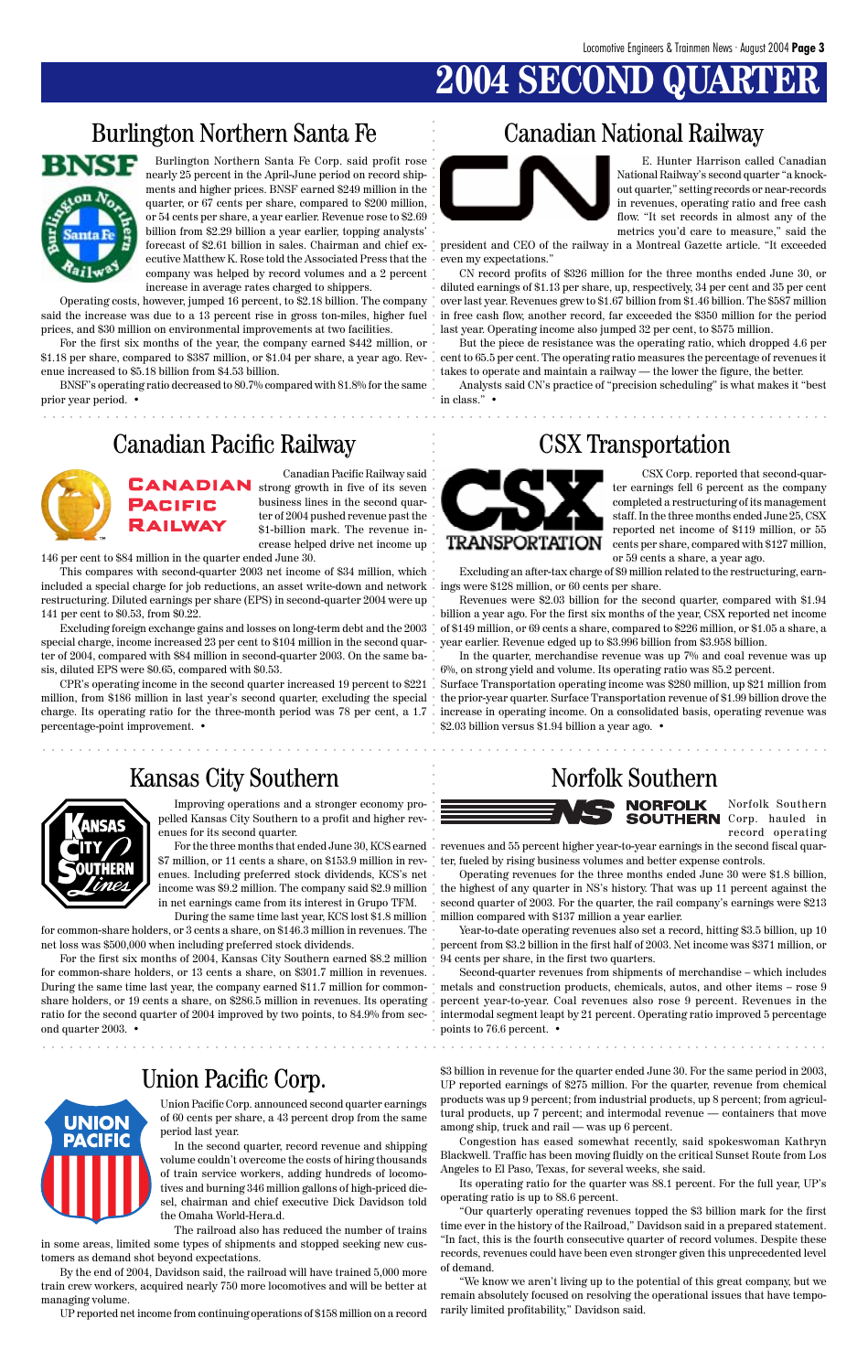

BLET officers during a closed meeting during the 77th Annual Southeastern Meeting Association in Greenville, S.C. From left: BLET National Vice-President Paul Wingo; BLET First Vice-President Edward W. Rodzwicz; and BLET National Secretary-Treasurer William C. Walpert.



Spouses and family members participate in a bead-working/jewelry making workshop sponsored by the BLET's Grand International Auxiliary (GIA).



From left: BLET National Vice-President Paul T. Sorrow; SMA Chairman Roger Peace; and IBT International Vice-President John Murphy.







BLET members and their families participated in a "Casino Night" as part of the SMA festivities.

The GIA held a raffle and several other fund-raisers to generate money for its annual scholarship program.



BLET members prepare for a Secretary-Treasurer Workshop as part of the SMA's educational program.



K.W. Fuller, left, President of BLET Division 435 (Hamlet, N.C.), is the lucky winner of a BLET gold ring, presented by Richard Edmonds of the Locomotive Engineers & Conductors Mutual Protective Association (LECMPA). SMA Chairman Peace is in the background.

Brother Ray Clark, standing right, and other BLET members and spouses check their raffle tickets. Brother Clark is a retired member of Division 275 (Pensacola, Fla.).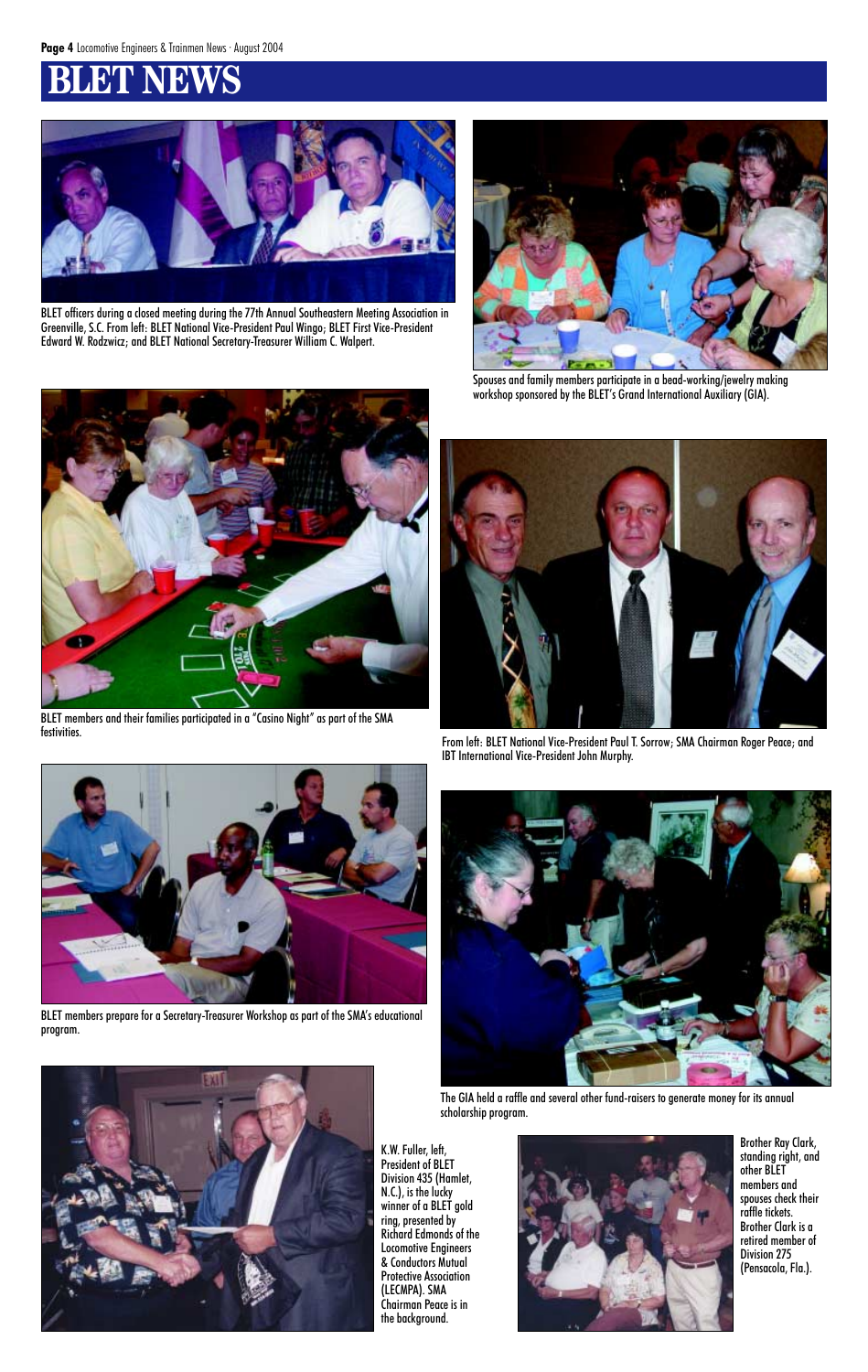

BLET officers during a closed meeting. From left: 77th SMA Chairman Roger Peace; BLET National Vice-President Paul T. Sorrow; National Vice-President Merle W. Geiger Jr.; and National Vice-President & National Legislative Representative Raymond Holmes.



From left: Gary Best, Local Chairman of Division 498 (Abbeville, S.C.) and Johnnie Wilson, Local Chairman of Division 706 (Fitzgerald, Ga.)



BLET National President Don M. Hahs.



GIA Guide DeLaine Morris, left, receives a plaque from GIA President Onita Wayland.



GIA Treasurer Bettye Jo Dollar receives a

### Update on Amtrak FY2005 funding

On July 15, the Transportation and Treasury Subcommittee of the House Appropriations Committee marked up its fiscal year 2005 appropriations bill and earmarked just \$900 million for Amtrak. Amtrak says it needs \$1.83 billion to keep the system running. The full committee left it at that mark when it considered the bill on July 22. Representative John Olver (D-Mass.) was planning to offer an amendment that would have increased the appropriation, but declined to offer it because there were no offsetting cuts made in other areas. The appropriations bill will be considered by the full House in September, at which time an amendment to increase the appropriation for Amtrak may be introduced. The Senate has not considered transportation appropriations at this time.

The Bush administration's budget proposal would give Amtrak \$1.4 bil-

The MBTA quietly provided special Orange Line trains for people exiting the FleetCenter on all four nights of the Democratic National Convention, opening the otherwise closed North Station so that some 3,200 delegates, journalists, and others with convention credentials could be whisked to Back Bay Station, free of charge.

### MBTA quietly ran trains for DNC delegates

lion, which would be contingent on Amtrak following the reform proposal outlined by the White House. The proposal calls for the privatization of the system. The Bush administration stands behind a plan that would require private sector competition for railroad operations, and would place the financial burden for passenger rail on cashstrapped states.

Senator John McCain has proposed a similar plan for "Amtrak reform." *(From BLET staff reports)*. •

Five to six of the special trains were swept for bombs at a railyard and then pulled into North Station, starting at about 10:30 each night. The trains departed regularly, and each made an express run to Back Bay until about midnight, primarily as a security measure to clear the FleetCenter area quickly, said Joe Pesaturo, spokesman for the Massachusetts Bay Transportation Authority. Regular trains ran in between the special trains, so there was ''no impact on service," Pesaturo said. People on the platforms at the five stations between the FleetCenter and Back Bay ''saw a train full of people go by, but there was a train right behind it" to pick them up, he said. Jeremy Marin, a member of the Rider Oversight Committee, a watchdog panel of T customers, said he thought it was a good thing that the conventioneers were put on a train, because the alternative was to pile into shuttle buses, taxis, and limousines, which add to congestion and pollution. *(From the Boston Globe)*. •

### Amtrak reservations required during RNC

As a security precaution, nearly all

Amtrak passengers who want to ride the rails between Washington, D.C., and Boston during the Republican National Convention will have to make reservations in advance, the railroad announced on July 26. Amtrak will begin implementing its security measures on Aug. 28.

Amtrak also warned of delays during the convention because of tighter security on all trains to and from New York Penn Station, which is directly below Madison Square Garden, where the convention will be held Aug. 30- Sept. 2. Street access to Penn Station will be limited to two entrances.

Trains will be searched before they leave in the morning, and police will conduct inspections while trains are en route. Bomb-sniffing dogs will be present on trains and at Penn Station, Amtrak said.

*(From the Associated Press)*. •



Tommy Miller, center, the BLET's Director of Organizing, discusses recruitment strategies with BLET members.



Members of the 77th SMA Arrangements Committee, during the banquet.

## PASSENGER R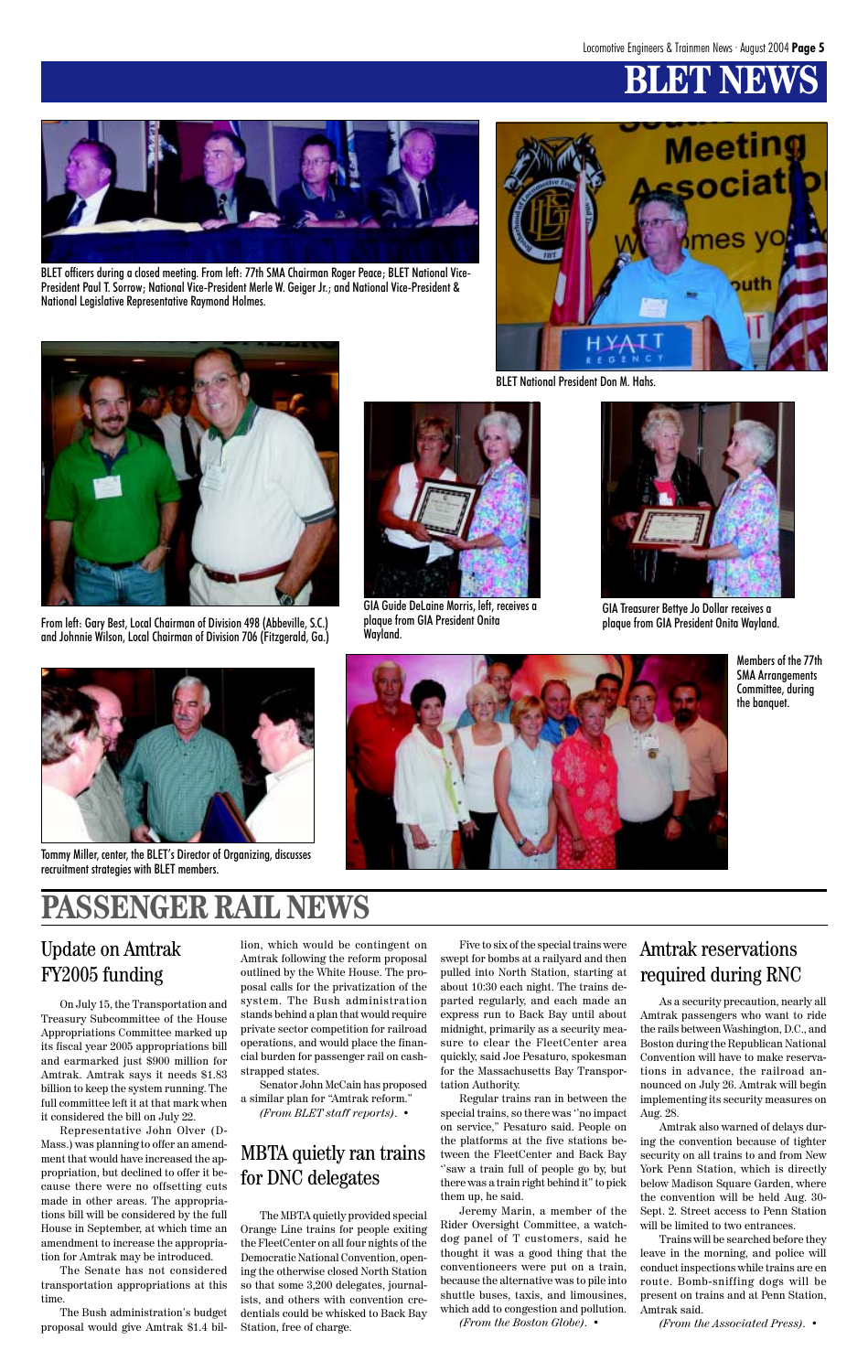The George Meany Center/National Labor College has expanded its hazardous waste/chemical emergency response training programs for 2004-2005 to include Weapons of Mass Destruction (WMD) awareness training.

The traditional four-day program will be extended to five days based on feedback the Meany Center received from training participants. Specifically, the evaluation data showed that a majority of rail workers are concerned about security issues and the lack of security training offered to them by the railroads.

The new curriculum, including Weapons of Mass Destruction awareness training and additional modules required for OSHA-10 certification, will be begin in October 2004.

The program dates are as follows:

**October 24-29, 2004 April 17-22, 2005 May 15-20, 2005 June 5-10, 2005 July 10-15, 2005**

Members are eligible for three academic credits from the National Labor College upon completion of the course. All training programs will be conducted on the George Meany campus in Silver Spring, Md.

Outside of the WMD training, the course addresses OSHA and DOT required procedures and different levels of response and worker protection in case of a hazardous materials emergency or release. Training includes advanced classroom instruction, intensive handson drills and a simulated hazmat response in full safety gear.

Transportation, lodging, and meals are provided for all training

participants by a federal grant from the National Institute of Environmental Health Sciences (NIEHS). In addition, participants who are unable to receive regular pay through the railroad to attend training are eligible for a stipend of \$550.00.

# **Weapons of Mass Destruction awareness now part of Meany Center hazmat training**

Completed registration forms should be faxed, mailed or e-mailed to the Hazmat office as soon as possible. Online registration is also available at:

http://www.georgemeany.org/ ~bcantrell/register.htm

Registration is on a first come, first served basis and class size is limited to approximately 25 for each program. For more information, contact:

**Railway Workers Hazardous Materials Training Program**

**George Meany Center-National Labor College 10000 New Hampshire Avenue Silver Spring, Md. 20903 Phone: (301) 439-2440 Fax: (301) 628-0165 E-mail: crodgers@georgemeany.org •**



Rail workers in full hazmat gear participate in a simulated drill at the Meany Center.

A total of 19 AFL-CIO State Federations have joined the Brotherhood of Locomotive Engineers and Trainmen in calling for enforceable federal regulations to ensure the safety of remote control train operations.

Most recently, the Colorado AFL-CIO and the Florida AFL-CIO have taken action in support of the BLET.

In addition to these state-level bodies, city and county level AFL-CIO organizations in Detroit, Seattle, and Toledo have also joined the fight for safe and secure remote control train operations in the United States.

#### **Colorado AFL-CIO**

The Colorado AFL-CIO Executive Committee unanimously passed a remote control safety resolution on June 18 after a presentation by BLET Colorado State Legislative Board Chairman George Last.

Chairman Last thanked Colorado AFL-CIO President Steve Adams and Teamsters Local 17 for their support

and encouragement.

A PDF of the Colorado AFL-CIO resolution is available at:

http://www.ble-t.org/pr/pdf/ colorado.pdf

#### **Florida AFL-CIO**

Cindy Hall, the President of the Florida State AFL-CIO, sent a letter to Acting Federal Railroad Administrator Betty Munro on July 1, asking for greater scrutiny of remote control operations and stricter regulations.

In her letter, President Hall cites several accidents in Florida that occurred when remote control technology was in use. She also cited the prevalence of hazardous materials in rail cars.

President Hall wrote the letter after David Lavery, Chairman of the BLET's Florida State Legislative Board, spoke before the Executive

Committee of the Florida State AFL-CIO. After hearing Chairman Lavery's presentation, the Executive Committee voted overwhelmingly in favor of authorizing President Hall to write the FRA. Chairman Lavery later noted that several Chairmen of Teamster Central Labor Councils (CLC), who attended the Executive Committee meeting, also plan to send their own letters of concern to the FRA.

Hall asks Administrator Munro "to stand up for public safety and apply strict standards with regard to the data collection process of RCL operation."

The text of President Hall's letter is on the BLET website at:

http://www.ble-t.org/pr/news/ newsflash.asp?id=3977

#### **Metro Detroit AFL-CIO**

The Metropolitan Detroit Central Labor Council (CLC), AFL-CIO, passed a remote control safety resolution on June 16, which calls on the Federal Railroad Administration to reopen its

remote control docket and study this issue further.

The organization, which has 200,000 members, called on the state of Michigan to prohibit the use of remote control technology until the FRA promulgates regulations regarding its use.

BLET Michigan State Legislative Board Chairman Greg Powell thanked BLET Division 920 (Pontiac, Mich.) for affiliating with the Metro Detroit CLC. Chairman Powell also thanked all the members of Division 920, Dave Butler, Local Chairman of Division 920; Russ Waltrip, President of Division 920; Donald Boggs, President of the Metro Detroit CLC; and all the members of the CLC Executive Board for their work on the resolution.

For a PDF of the Metropolitan Detroit resolution, visit:

http://www.ble-t.org/pr/pdf/ **Toledo Area AFL-CIO** michiganstate.pdf

#### **King County Labor Council, AFL-CIO**

On July 21, the King County Labor Council in Seattle, Wash., adopted a resolution calling for all railroads within county limits to use fully qualified and federally certified locomotive engineers to operate all locomotives.

Further, the King County Labor Council, AFL-CIO, called on the Washington Utilities and Transportation Commission to move forward with proposed rulemaking — (CR-102) under Docket #TR-040151 — that would provide point protection for train movements, ensuring the safety of Washington State citizens.

Mike Elliott, First Vice-Chairman of the BLET's Washington State Legislative Board, recognized Will Amaya, Legislative Representative of BLET Division 518 (Seattle), for his efforts in securing passage of the resolution.

"This is a very significant develop-

ment and we have Will Amaya to thank for his many hours of hard work in making the resolution a reality," Brother Elliott said. "Brother Amaya really made this whole thing happen. He drafted the resolution, lobbied for support and got our friends in labor to help get the resolution before the King County Labor Council for consideration. Thank you, King County Labor Council, and thank you, Will Amaya."

A copy of the resolution is at at: http://www.ble-t.org/pr/pdf/ kingcounty.pdf

The Toledo, Ohio, Area AFL-CIO Council recently passed a remote control safety resolution and asked the Federal Railroad Administration (FRA) to adopt enforceable Federal regulations that would ensure the safe operation of remote control trains.

The resolution calls upon the city of Toledo, Ohio, to prohibit the use of remote control locomotives until safety conditions are improved.

The letter, written by Toledo Area AFL-CIO Executive Secretary George Tucker, reads in part, "Therefore, we call on the Federal Railroad Administration to implement strict regulation, not guidelines that are openly flaunted."

Jim Ong, Chairman of the BLET's Ohio State Legislative Board, credited Tom Galloway for going above and beyond the call of duty on this safety effort. Brother Galloway is Legislative Representative of BLET Division 4 in Toledo. Brother Ong also thanked Executive Secretary Tucker, other members of the Toledo Area AFL-CIO Council, and everyone else involved for making the effort a success.

A copy of the Toledo AFL-CIO resolution is available at:

http://www.ble-t.org/pr/pdf/ toledoaflciores.pdf

A copy of their letter to the FRA is available at:

http://www.ble-t.org/pr/pdf/ toledoaflcio.pdf •



# State, local AFL-CIO bodies take action on remote control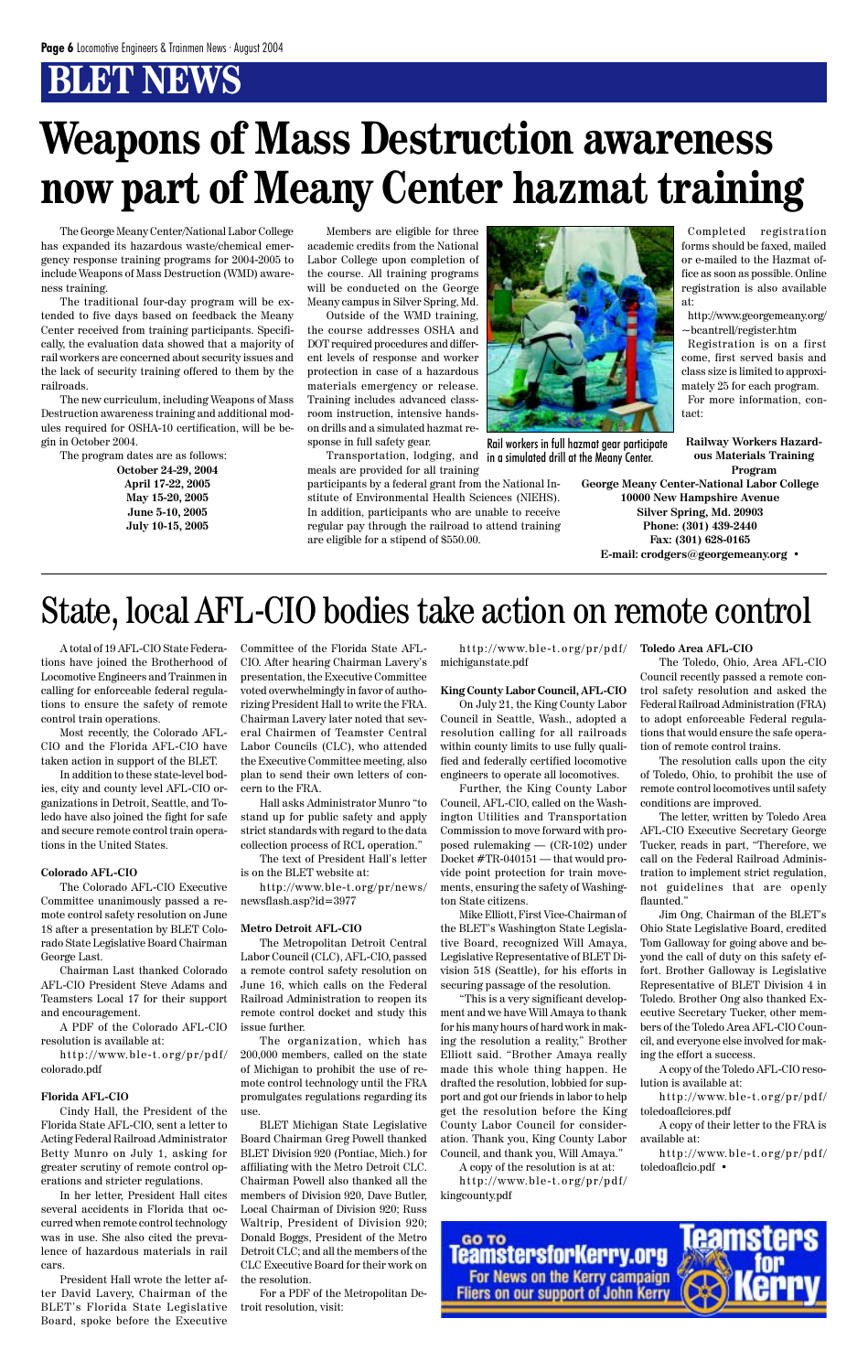Teamster and BLET leaders were active participants in the Democratic National Convention in Boston the week of August 26 and were present when John Kerry accepted the Party's nomination for president on July 29.

Among those present were Ohio State Senator Bob Hagan (D-33), who is a member of the Brotherhood of Locomotive Engineers and Trainmen. Brother Hagan is at the DNC in Boston with several other leaders of the BLET.

"I have no doubt John Kerry and John Edwards are the right leaders for America," Brother Hagan said. "Working families need a labor-friendly presence in the White House."

Brother Hagan was also on hand as Vice Presidential Candidate John Edwards addressed the DNC.

"When you wake up and sit with your kids at the kitchen table, talking to them about the great possibilities in America, you make sure that they know that John and I believe at our core that tomorrow can be better than today," Edwards said. "Like all of us, I have learned a lot of lessons in my life. Two of the most important are that first, there will always be heartache and struggle — you can't make it go away. But the other is that people of good and strong will, can make a difference," Edwards continued. "One lesson is a sad lesson and the other's inspiring. We are Americans and we choose to be inspired."

In addition to Brother Hagan, numerous other BLET leaders are in Boston attending the DNC, including: BLET National President Don Hahs; First Vice-President Ed Rodzwicz; Political & Legislative Director John Tolman; George Newman, Chairman of the Massachusetts State Legislative Board; Daniel Lauzon, First Vice-Chairman of the Massachusetts State Legislative Board; Walter Nutter, Secretary-Treasurer of the Massachusetts State Legislative Board; and Pat Johnson, Legislative Representative of BLET Division 125 (Clinton, Iowa).

"Our Brotherhood is well-represented here and we have been able to discuss a number of important issues with labor-friendly leaders this week," President Hahs said. "The power and influence of the Teamsters has proved to be a tremendous benefit, arranging meetings and opening numerous doors for our leadership this week."

In all, about 50 BLET and Teamster representatives are in attendance. The Teamsters are led by; James P. Hoffa, General President; Mike Mathis, IBT Director of Government Affairs; Fred McCluckie, IBT Political Director; and Carl DiPietro, IBT State Legislative Coordinator, East Region.

President Hoffa addressed the entire DNC on July 27, giving a speech on behalf of America's working families. He is optimistic that a pro-working family ticket will win election in the fall.

"Come January, I look forward to gathering with all of you again — this time in Washington, D.C. — to celebrate the inauguration of President John Kerry and Vice President John Edwards," Hoffa said. "God bless America. God bless working families. And God bless the Teamsters — The union makes us strong!"

BLET President Hahs and the rest of the BLET and Teamster representatives have met with many prominent senators and congressmen too numerous to list. The BLET President met with Congressman Dennis Kucinich (D-OH); Congressman Patrick Kennedy (D-RI); Senator Ted Kennedy (D-MA); and Teresa Heinz Kerry. •

# **BLET, Teamsters at Democratic National Convention**

General President Hoffa addresses DNC as Kerry, Edwards accept Democratic nomination

Brother J.T. Norris of BLET Division 562 (Richmond, Va.) was reelected to another term as the Chairman of the BLET's National Association of State Legislative Board Chairmen (NASLBC) in meetings held in Kalispell, Mont., from August 1-3.

The NASLBC creates a forum for U.S. Legislative Chairmen to exchange information and develop unified plans to deal with safety and legislative matters that impact the lives and working conditions of BLET members. The meeting is an annual event designed to give the Chairmen the opportunity to discuss current, common issues and to plan for a united effort on the legislative and regulatory front to deal with these issues.

W.M. Verdeyen of Division 754 (Terre Haute, Ind.) was elected to the office of First Vice-Chairman and Craig Gilchrist of Division 298 (Glasgow, Mont.) was elected to the office of Second Vice-Chairman.

Perry Renfro of Division 569 (Heavner, Okla.) was reelected to the office of Secretary-Treasurer. Terry D. Briggs of BLET Division 530 (Com-

merce, Texas) was elected to be the office of Alternate Secretary-Treasurer.

The NASLBC also elected four Regional Chairman to represent four different geographic areas around the U.S. George Newman of Division 57 (Boston, Mass.) was elected Chairman of Region I; T.G. Mayne of Division 740 (Corbin, Ky.) was elected Chairman of Region II; Jim A. Keele of Division 336 (Osawatamie, Kan.) was elected Chairman of Region III; and M.R. Muscha of Division 671 (Enderlin, N.D.) was elected Chairman of Region IV. The officers were elected to three-year terms.

Thirty-one states within the BLET are represented at the meeting, which will conclude on Tuesday. A particular focus of this meeting is planning for the fall elections across the nation.

Chairman Norris (Virginia) called the meeting to order on August 1, and members approved an agenda that included reports of several standing committees, a financial report, and breakout sessions for working committees that are addressing issues of fatigue in the work place, remote control, switching operations fatality analysis (SOFA), and the fall elections.

"This meeting is particularly important at this time due to the pending national and state elections this fall," said Brother Norris, "and the Chairmen are determined to involve themselves in educating our members about the election issues and the candidates, then I am sure the members will do the right thing when they vote to protect their interests by electing the best candidates. Candidates such as Senator Kerry, whom we are supporting for President and others that must have a favorable attitude toward working men and women to gain our support."

The meeting also included reports by BLET President Don Hahs, who gave a comprehensive report that included a detailed explanation of the soon to be instituted short-term disability insurance program for BLET members recently negotiated by the National Divi-

sion. An extensive discussion concerning the remote control issue followed.

President Hahs expressed disappointment with the current state of affairs between the BLET and the UTU. "I had hopes that their leadership would have been willing to take a look at coming in under the IBT umbrella, as doing so would have the unmistakable effect of benefiting the members of both unions, particularly in the upcoming round of contract negotiations that begin later this year," he said.

He encouraged all BLET members to return the membership surveys currently in the field. The purpose of the survey is to assess member's attitudes about the next round of contract negotiations.

BLET First Vice-President Ed Rodzwicz reported on recent organizing successes for the BLET, most recent being the contract for trainmen on the Wheeling & Lake Erie, formerly represented by the UTU. He pledged that the resources now available to the BLET from the IBT as a result of the recent merger will be used to continue our organizing successes.

He remarked on recent developments with the UTU, saying, "We have advised their leadership that the door is open. They can come under the Teamster umbrella, either as an independent union or as part of the BLET. Either way, BLET members get the final say on whether or not they are allowed to join the Rail Conference, as per the Merger Documents. Regardless, UTU members are continuing to flock to our Brotherhood on an individual basis at a rate of approximately 200 members per month."

He also spoke briefly about the upcoming BLET National Convention.

"It may seem to be a long way out, but we are already working on planning for the BLET National Convention, which will start the week of June 18, 2006, in Las Vegas, with the IBT convention to follow immediately after. We will have about 60 BLET delegates at

the IBT convention, so our organization will be well represented."

Bill Walpert, National Secretary-Treasurer of the BLET, informed the Chairmen that the BLET has gained almost 1,700 new members in the first six months of this year, and that the BLET's assets have grown approximately \$2 million since the present administration assumed office. "The new BLET-PAC brochure is now available for delivery on property, which we printed in our in-house print shop which has saved the BLET money."

He went onto report that Standard Building, the headquarters of the BLET National Division in downtown Cleveland, Ohio, is being updated. Some of the renovations to the 80 year-old building, which is wholly owned by the BLET, are slated for the main lobby. "We have experienced a downturn in the number of tenants in the building in the past 18 months, and we are moving aggressively to increase the occupancy rate," he said. "We have engaged a professional marketing service to recruit new tenants for the building, and this, combined with our renovations of the lobby and other areas, will — I believe — favorably impact occupancy."

Raymond Holmes, BLET Vice-President and National Legislative Representative, explained that Congress is in recess and little would be accomplished there until after the Labor Day recess, elections, or maybe not until after a new Congress is seated next year. "The elections are taking center stage now and members will be spending all possible time in their home districts. We continue to have a real concern about Amtrak funding. The present administration seems bent on privatizing Amtrak and resists all attempts to properly fund its operations."

As with all speakers, Holmes emphasized the importance of the coming fall elections.

Becky Schneider, the National Legislative Representative for the BLET's Grand International Auxiliary (GIA),

addressed the group to explain the work of the auxiliary. Among other things, she told the group: "We are in the process of expanding our web site to include legislation in the form of a 'watch' list with a goal of monthly updates. Our purpose behind this initiative is to assist Auxiliary Legislative Reps in gathering current information to report at their monthly meetings."

Teamster's Legislative Director Fred McLuckie, who works out of IBT headquarters in Washington, D.C., gave an extensive explanation of the plans to coordinate efforts between IBT and BLET for respective PAC fund contributions in the current election cycle.

He also detailed the field campaign the IBT has planned to get-out-the-vote for the upcoming fall elections. "We often hear the expression that 'this elec-

### **Legislative Chairmen conclude business at annual convention**

See NASLBC, Page 8